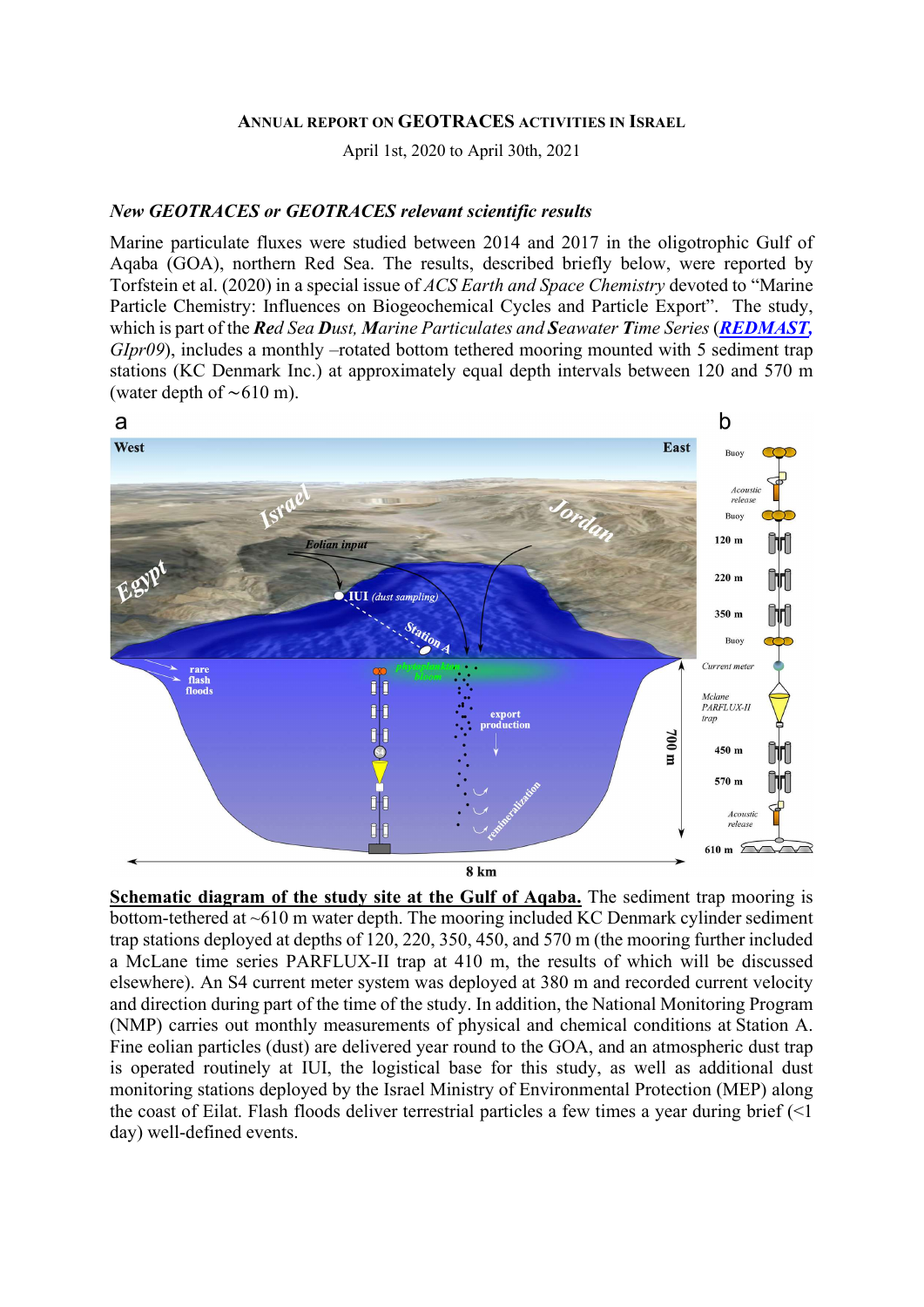The bulk particulate fluxes were determined for the entire period, with organic C and N, CaCO<sub>3</sub>, and lithogenic fluxes determined for the first two and half years of the deployment. The results are evaluated in the context of monthly resolved records of seawater temperature, chlorophylla concentrations, and macro-nutrient concentrations, as well as hourly to weekly dust load records and rare fluvial events. The results are further compared to core-tops collected from varying water depths and are combined to produce a basin source-to-sink mass balance of

particulate fluxes. The GOA undergoes strong seasonal changes expressed by surface water temperatures and water column stratification and mixing, which control the vertical and temporal distribution of nutrients and primary and export production.

Time series in the GOA during 2014–2016. (a) temperature  $(^{\circ}C)$ , (b) lithogenic flux (g m<sup>-</sup> 2  $d^{-1}$ ), (c) CaCO<sub>3</sub> flux (g m<sup>-2</sup> d<sup>-</sup>  $\,$ <sup>1</sup>), (d) particulate organic nitrogen (PON) flux (g  $m^{-2} d^ \mu^{(1)}$ , (e) particulate organic carbon (POC) flux (g  $m^{-2} d^{-1}$ ), and (f) Corg/N atomic ratios. Black dots mark the depths and times of sampling.

Accordingly, the seasonal



in bottom waters during the winter ( $\sim$ 5–7 g m<sup>-2</sup> d<sup>-1</sup>) and minimum values in shallow waters during summer (<0.5 g m<sup>-2</sup> d<sup>-1</sup>). Organic C and N fluxes are the highest in shallow waters and display strong vertical attenuation that varies seasonally, a-priori reflecting enhanced remineralization in the warm shallow waters during summer. In contrast, particulate organic carbon and nitrogen fluxes are enhanced in bottom waters during winter, due to the combined effect of the increased presence of mineral ballasts and vertical water column mixing. The quantification of particulate fluxes in the GOA suggests that, while most of the bulk particulates are introduced into the basin via episodic fluvial events, with direct dust inputs contributing approximately an order of magnitude less material, the internal cycling of terrigenous material is complex, with a lag between the initial deposition of influxing material along shallow margins and seasonal reworking and transport of sediments to the deep seafloor. Nevertheless, the fluxes of terrigenous and organic particulates are largely independent of each other, with export production fluxes driven by water column mixing and nutrient availability in the photic zone. On a wider scale, the findings reported here relate to the role of dust deposition and hemipelagic sedimentation in the oceans and their impact on export production and particle cycling in coastal regions. Combined, the findings illuminate the factors impacting marine habitats and ecosystems, the cycling and sequestration of trace elements and anthropogenic components in the oceans, and facilitate better understanding of the interplay between solid and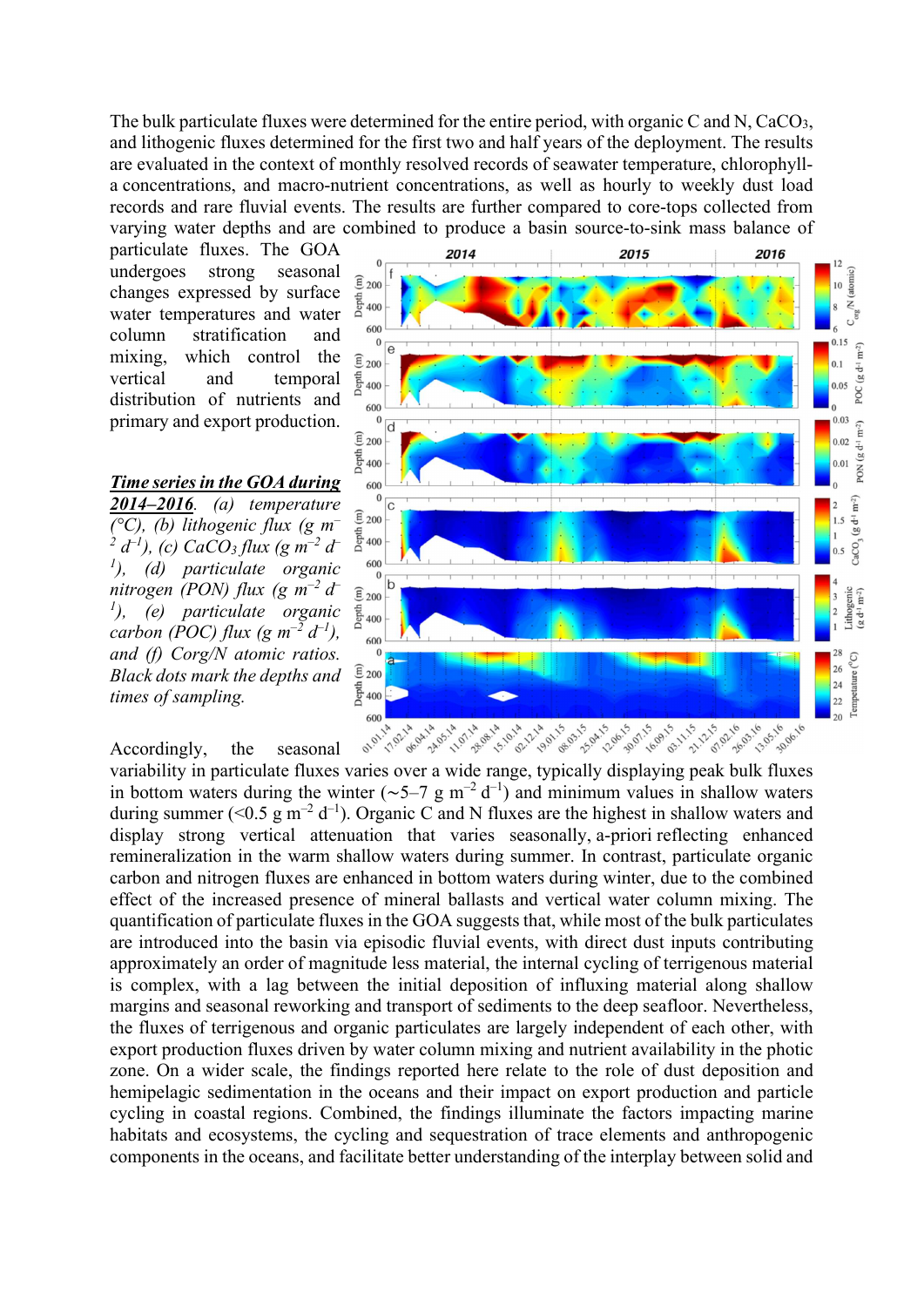dissolved phases in the oceans and reconstructing past oceanographic and climatic conditions from marine sediment cores.

# GEOTRACES or GEOTRACES relevant cruises

- The National Monitoring Program of Israel's Mediterranean waters –Hydrographic and sedimentological cruises on board R.V. Bat Galim along E-W transects across the Israeli Mediterranean EEZ (Water – bi-annual; Sediments – annual).
- DeepLev Observatory deep-sea mooring station in the eastern Levantine basin at 1500 m water depth, ~50 km offshore Haifa, Israel, aimed at enhancing synchronized measurements of physical and biogeochemical dynamics. The station carries an array of sediment traps and sensors that measure physical, chemical, and biological attributes along the water column. Two cruises with R.V. Bat Galim; mooring operations. (Joint study – IOLR; BIU; UH; HUJI; TAU).
- Seafloor Hydrocarbon Seeps in the southeastern Mediterranean Sea till recently 3 cruises at the Palmachim area including water column and sediment sampling. R.V. Bat Galim.
- The National Monitoring Program (NMP) for the Gulf of Eilat/Aqaba operates out of the IUI (http://www.iui-eilat.ac.il/Research/NMPAbout.aspx). Activities include monthly cruises across the north Gulf of Eilat/Aqaba, during which physical, chemical and biological measurements are performed in depth profiles (at a water depth of 700 meters) together with spatial-surface coverage. The main-relevant parameters monitored are: Temperature, salinity, dissolved oxygen, pH, alkalinity, POC,  $NO<sub>2</sub>$ ,  $NO<sub>3</sub>$ ,  $Si(OH)<sub>4</sub>$ ,  $PO<sub>4</sub>$ , Chl-a. The samples are collected with the IUI Research Vessel, which has a powder coated aluminium Rosette (SeaBird) with 12 niskin bottles (12 liters each), and a CTD (SeaBird electronics). These measurements have been performed continuously since the year 2000. Analyses are performed at the IUI labs.

## Outreach activities conducted

 Yeala Shaked became involved in i-scientists, zoom meetings with secondary and high school students to discuss research, ocean biogeochemistry in a changing world etc. https://davidson.weizmann.ac.il/en/programs/iscientist

## New GEOTRACES or GEOTRACES-relevant publications (published or in press)

- Benaltabet T., Lapid G. and Torfstein A. (2020) Seawater Pb concentration and isotopic composition response to daily time scale dust storms in the Gulf of Aqaba, Red Sea. Marine Chemistry 227, 103895.
- Chernihovsky N., Almogi-Labin A., Kienast S.S. and Torfstein A. (2020) The daily resolved temperature dependence and structure of planktonic foraminifera blooms. Scientific Reports 10(1), 1-12.
- Costa et al.  $(2020)$ <sup>230</sup>Th normalization: New insights on an essential tool for quantifying sedimentary fluxes in the modern and Quaternary ocean. Paleoceanography and Paleoclimatology 35, 1-36.
- Rahav E., Paytan A., Mescioglu E., Bar-Zeev E., Mart F., Xian P. and Herut B. (2020). Bioaerosols negatively affect Prochlorococcus in oligotrophic aerosol-rich marine regions. Atmosphere. 11(5), 540.
- Rahav E., Raveh O., Yanuka-Golub K., Belkin N., Astrahan P., Maayani M., Tsumi N.,